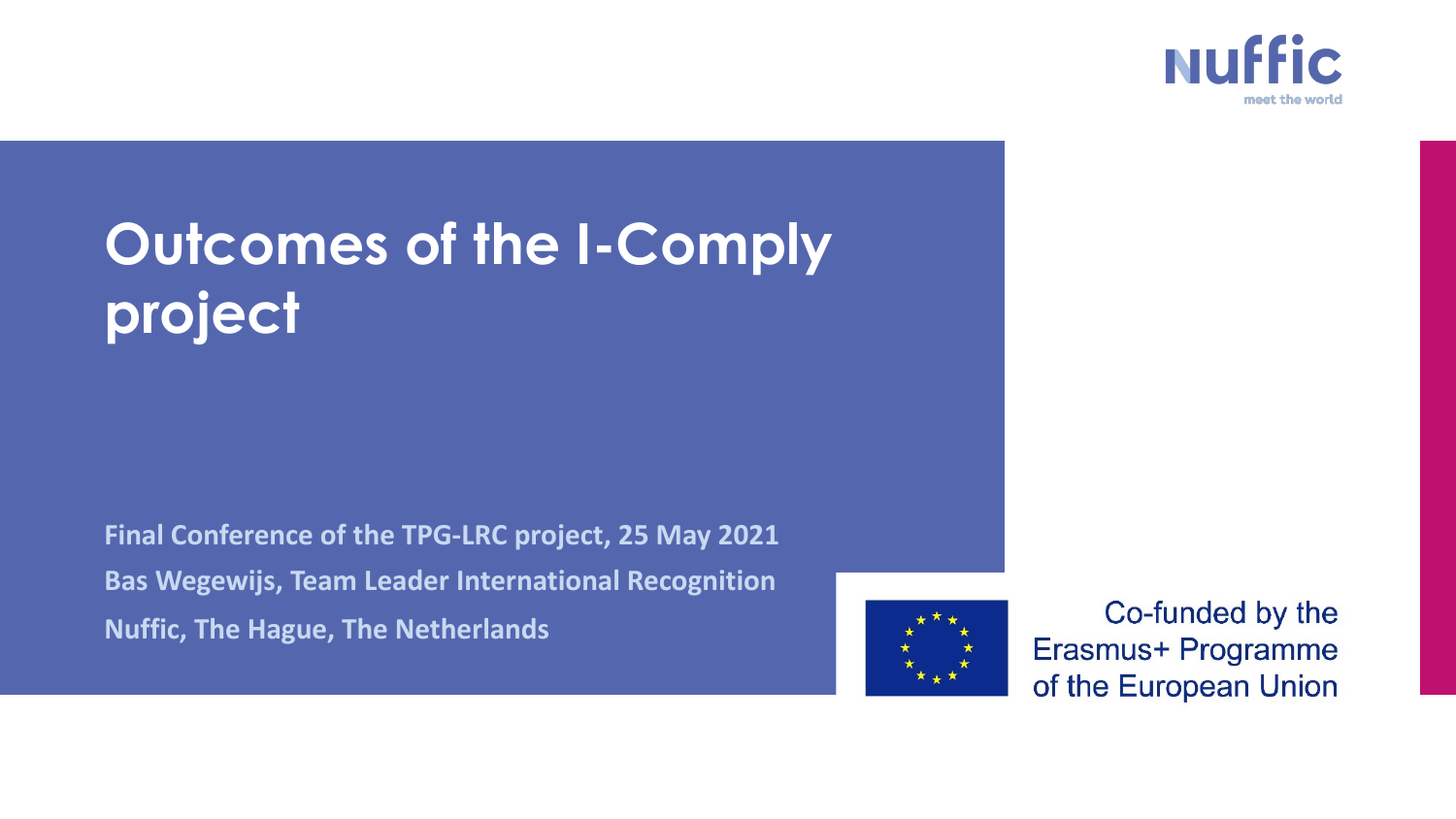

## **The peer factor**

- Peer support
- Peer review
- Peer counselling

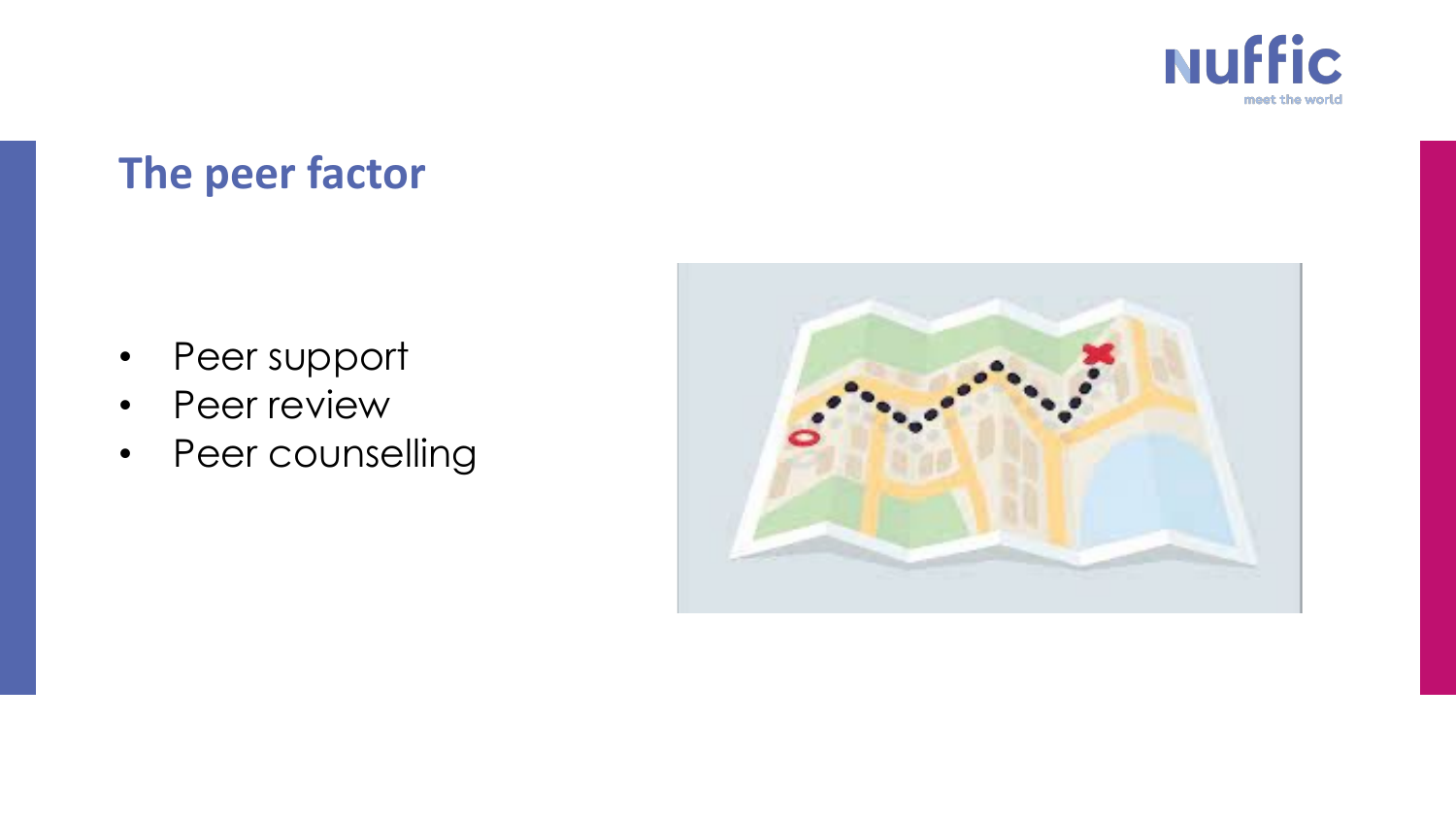

## **1. The competence of authorities**

- Webinars used much more extensively for training and interaction;
- Training for new admissions officers
- Creation of a national admissions officers networks.



Jenneke Lokhoff @JennekeLokhoff · Mar 2, 2020

At the inaugural conference of the new Ukrainian Recognition network #UaReNet in Kiev: 76 institutions will join the new network today. Now the opening remarks by Vice minister of education Yehor Stadnyi and Viktoria Servienko

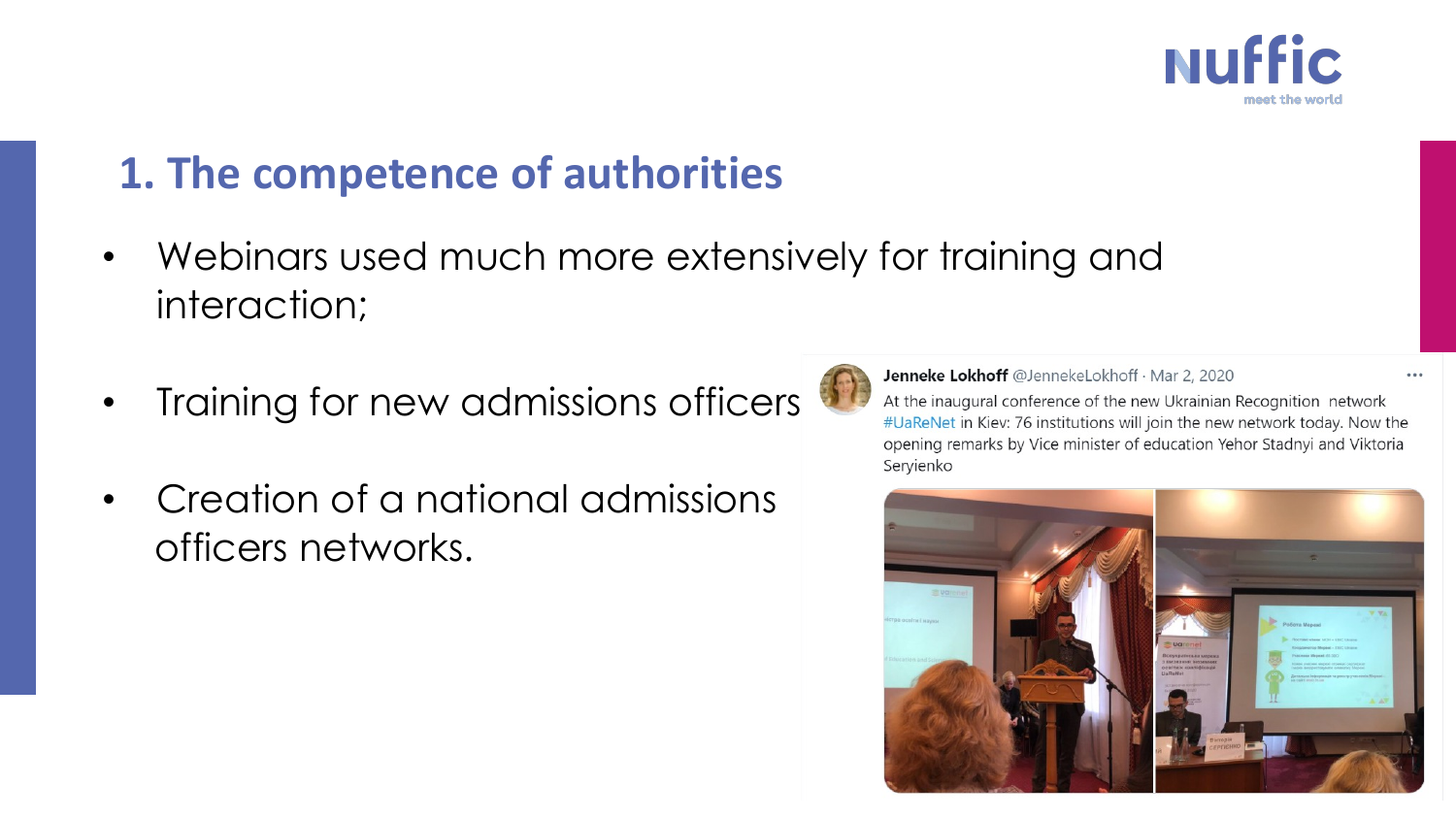

## **2.1 Legal provisions**

National structures based on a clear division of roles and responsibilities of the competent authorities

- Legal reform in Lithuania;
- Legal task provided to Dutch ENIC/NARIC.

ILLEM LEXANDER, BIJ DE GRATIE GODS, KONING DER NEDERLANDEN, PRINS VAN ORANJE-NASSAU, ENZ. ENZ. ENZ.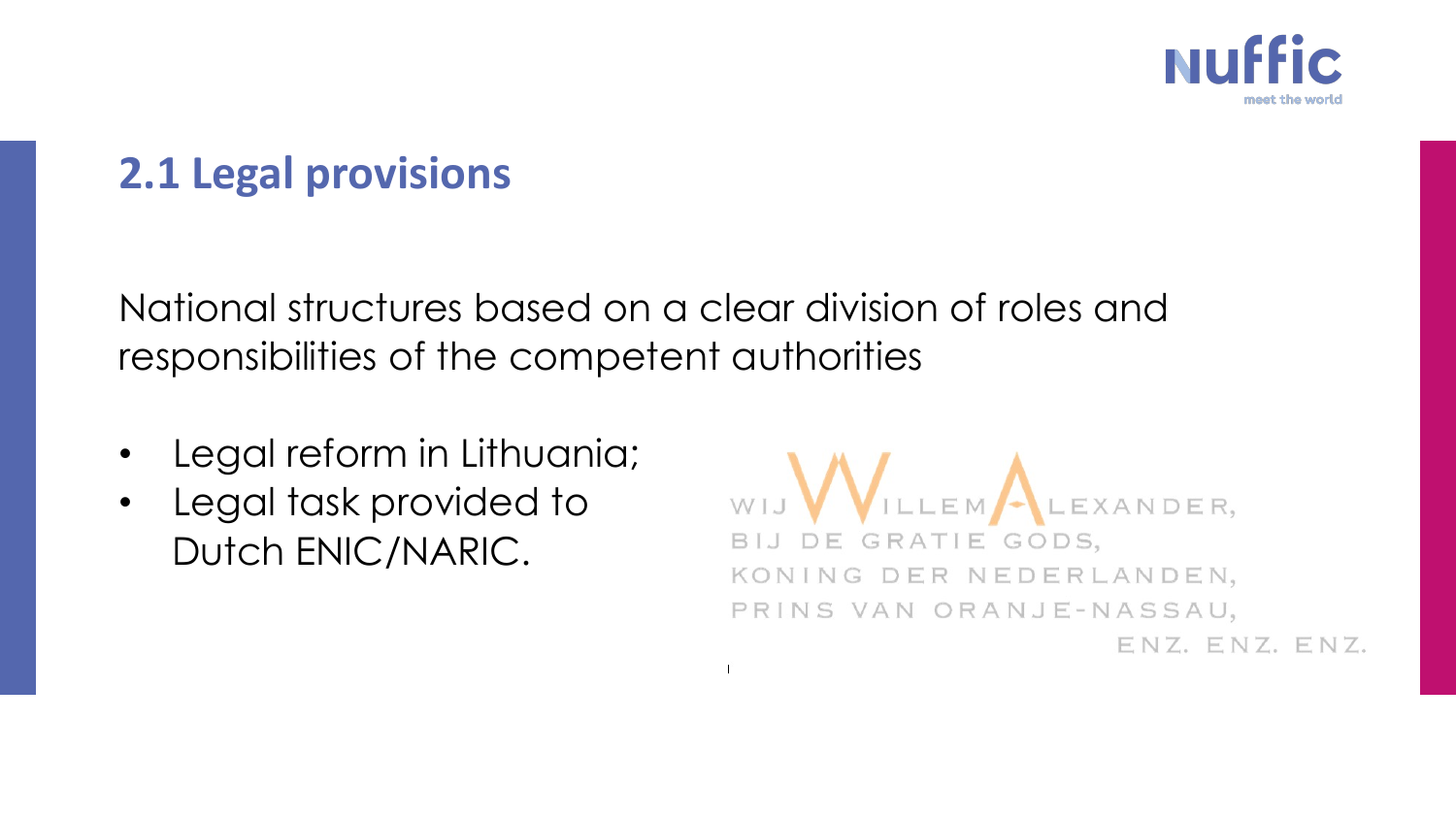

## **2.2 Substantial Differences**

Concept of substantial difference, referring to 5 elements of qualification

- In draft text of new regulation;
- Discussed in webinars with admissions officers;
- National guidelines developed on good practice.

| <b>Element of</b> | <b>Definition</b> | <b>Possible substantial</b> |
|-------------------|-------------------|-----------------------------|
| qualification     |                   | difference                  |
| <b>Level</b>      |                   |                             |
|                   |                   |                             |
| <b>Quality</b>    |                   |                             |
|                   |                   |                             |
| <b>Profile</b>    |                   |                             |
|                   |                   |                             |
|                   |                   |                             |
| <b>Learning</b>   |                   |                             |
| outcomes          |                   |                             |
|                   |                   |                             |
| <b>Workload</b>   |                   |                             |
|                   |                   |                             |
|                   |                   |                             |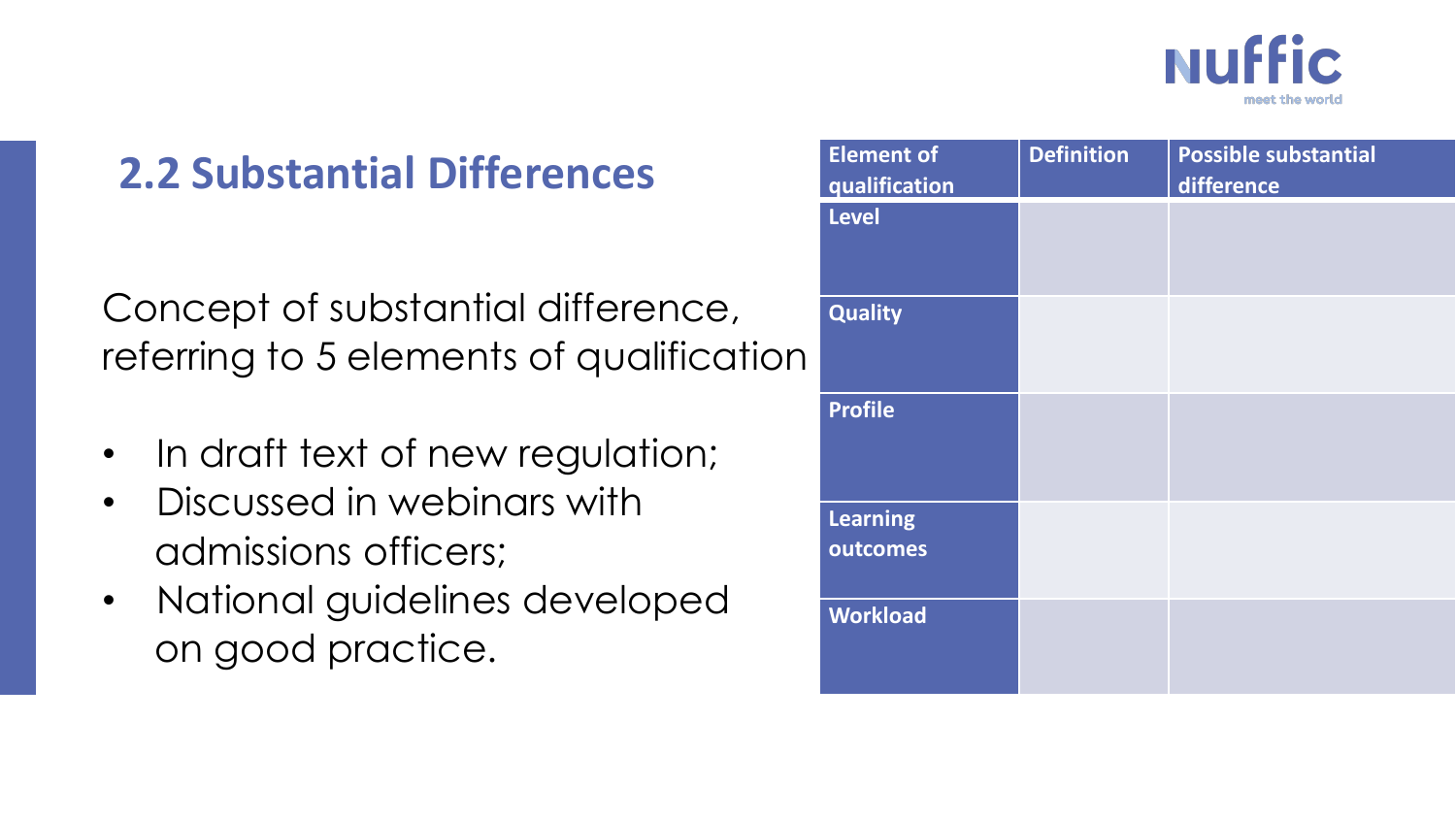## **2.3 Automatic recognition (AR)**

## Clarify and apply AR

- Publication: the triangle of AR;
- Benelux-Baltics agreement;
- Database of access qualifications;
- Kwalifikator (online database);
- Use of qualification frameworks for a simplified procedure.

## System KWALIFIKATOR

#### Check online how foreign diplomas are recognized in Poland

KWALIFIKATOR is a database that allows you to automatically education diplomas obtained abroad. It allows to assess the lev learn how a given foreign diploma or degree is recognised in Po their legal basis.

The result - a recognition statement - can be saved as a PDF file. signature of NAWA.

The tool is available both in Polish and English. The resources of qualifications from other countries.

We hope that KWALIFIKATOR will facilitate assessment of for enable holders of foreign diplomas to easily check possible pat

The user guide for KWALIFIKATOR can be found here.

Go to the system

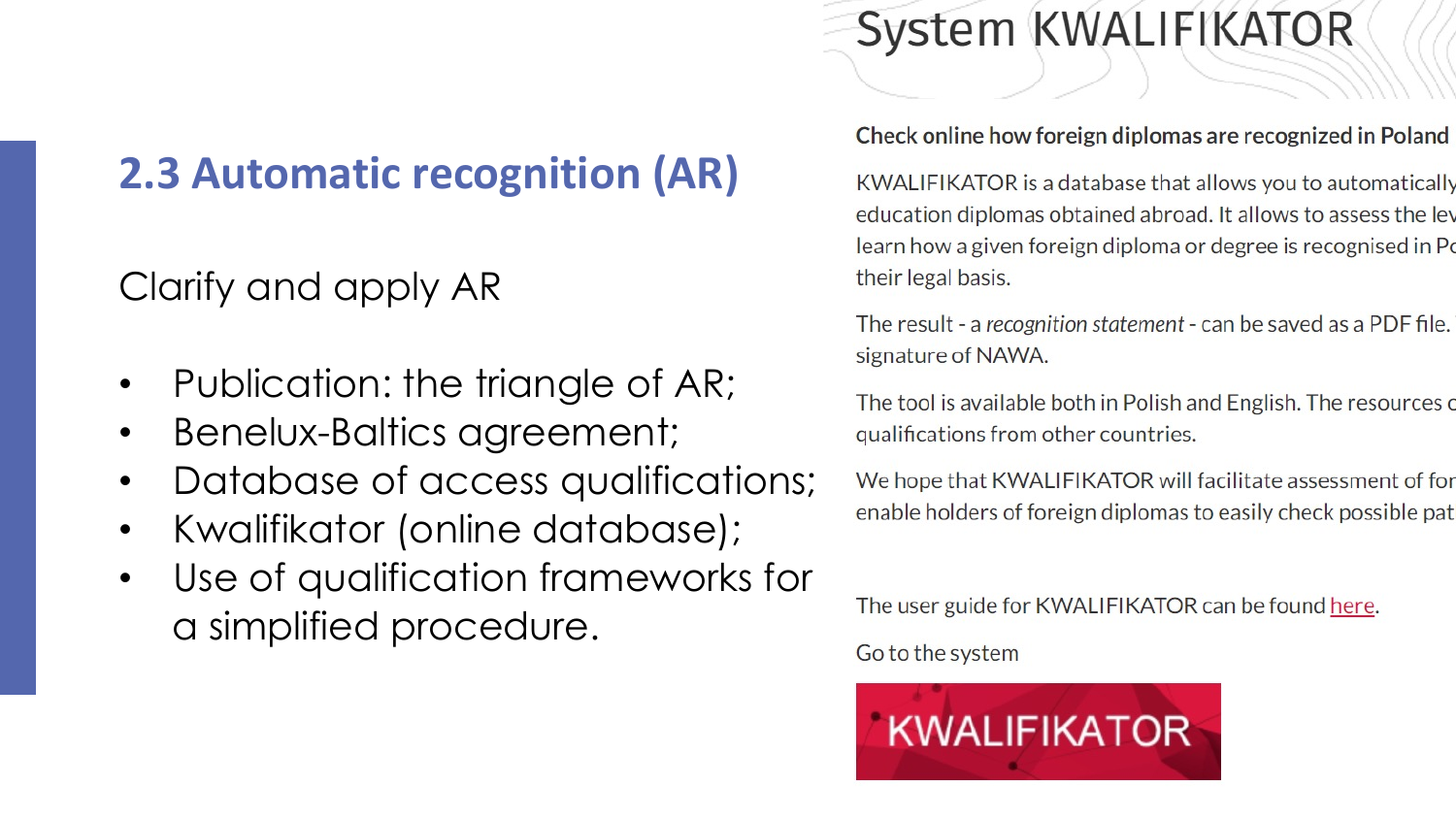

## **3. Information provision & transparency**

Update information on national ENIC-NARIC website (quick win) and encourage HEI to provide clear information.

- Monitoring of websites HEI;
- Making national ENIC-NARIC website more attractive.





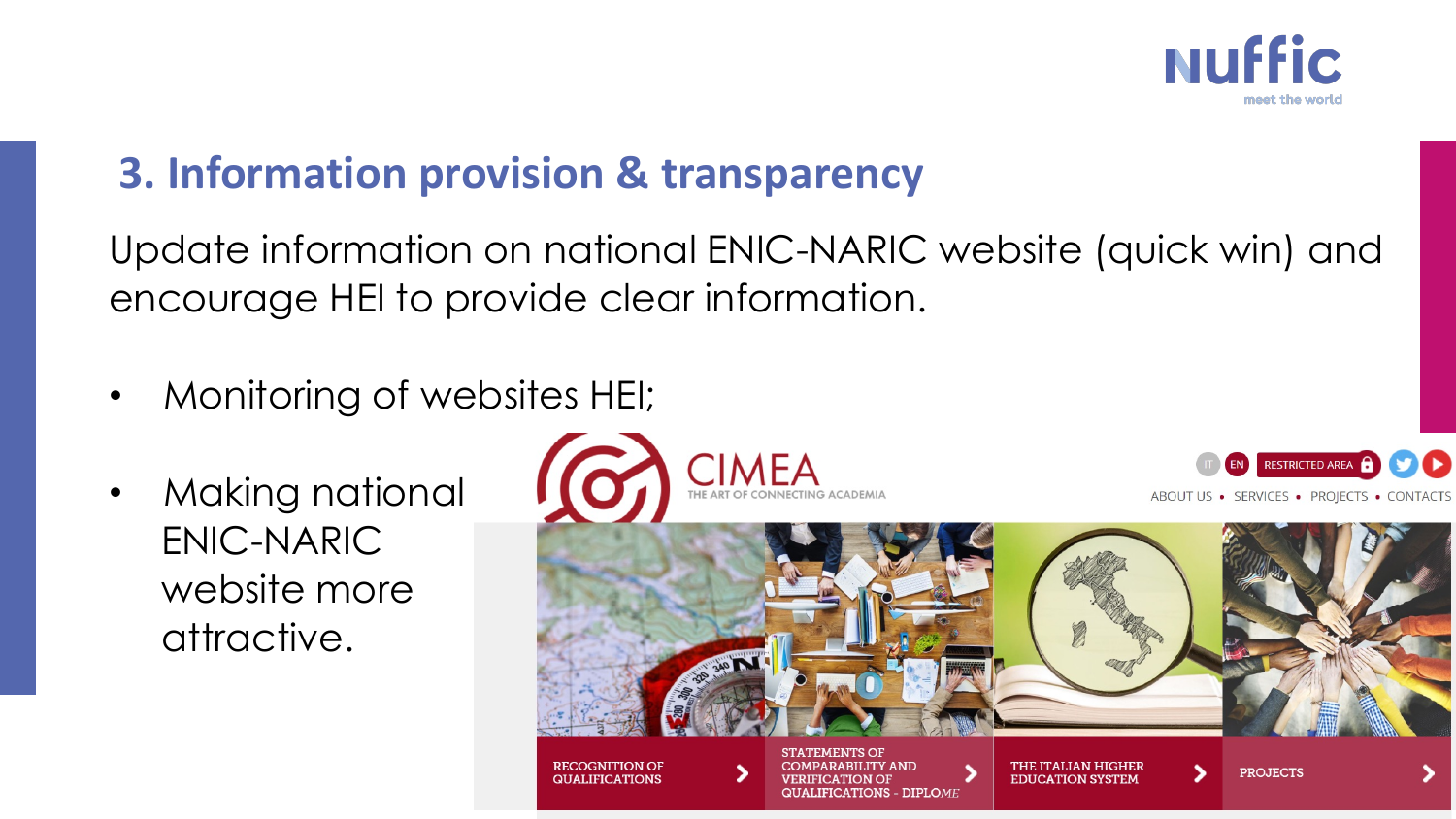

### **5. Implementation ESG standard 1.4**

Collaboration between ENIC-NARIC, national QA agency and HEI to implement ESG 1.4

- Webinars for HEIs by ENIC-NARIC and national QA agency;
- Examples of 'bad practice' used as a starting point to address students concern;

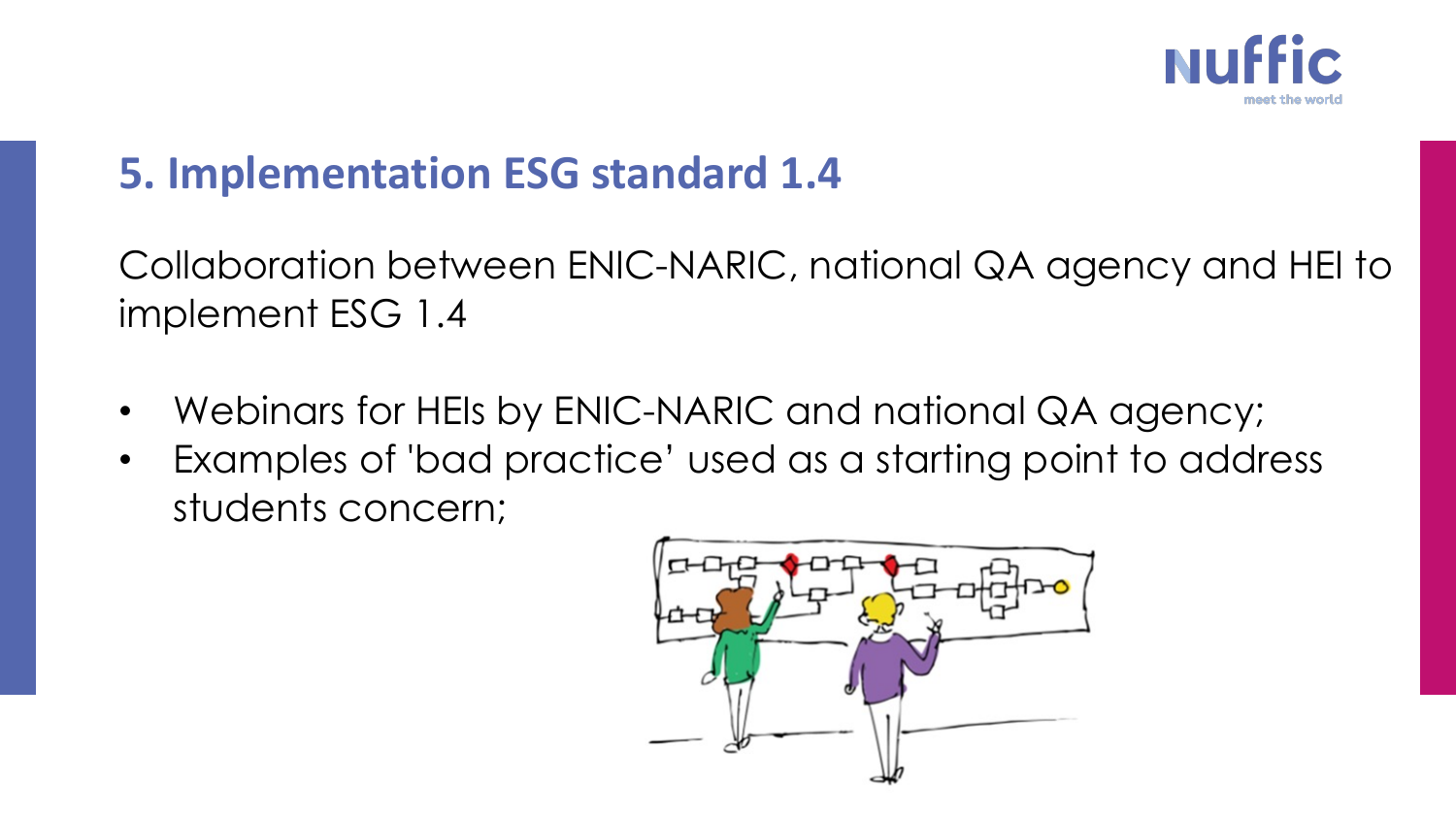

### **General conclusions**

• Recognition is evolving all the time;



• It needs continuous attention and reshaping to meet societal demands.